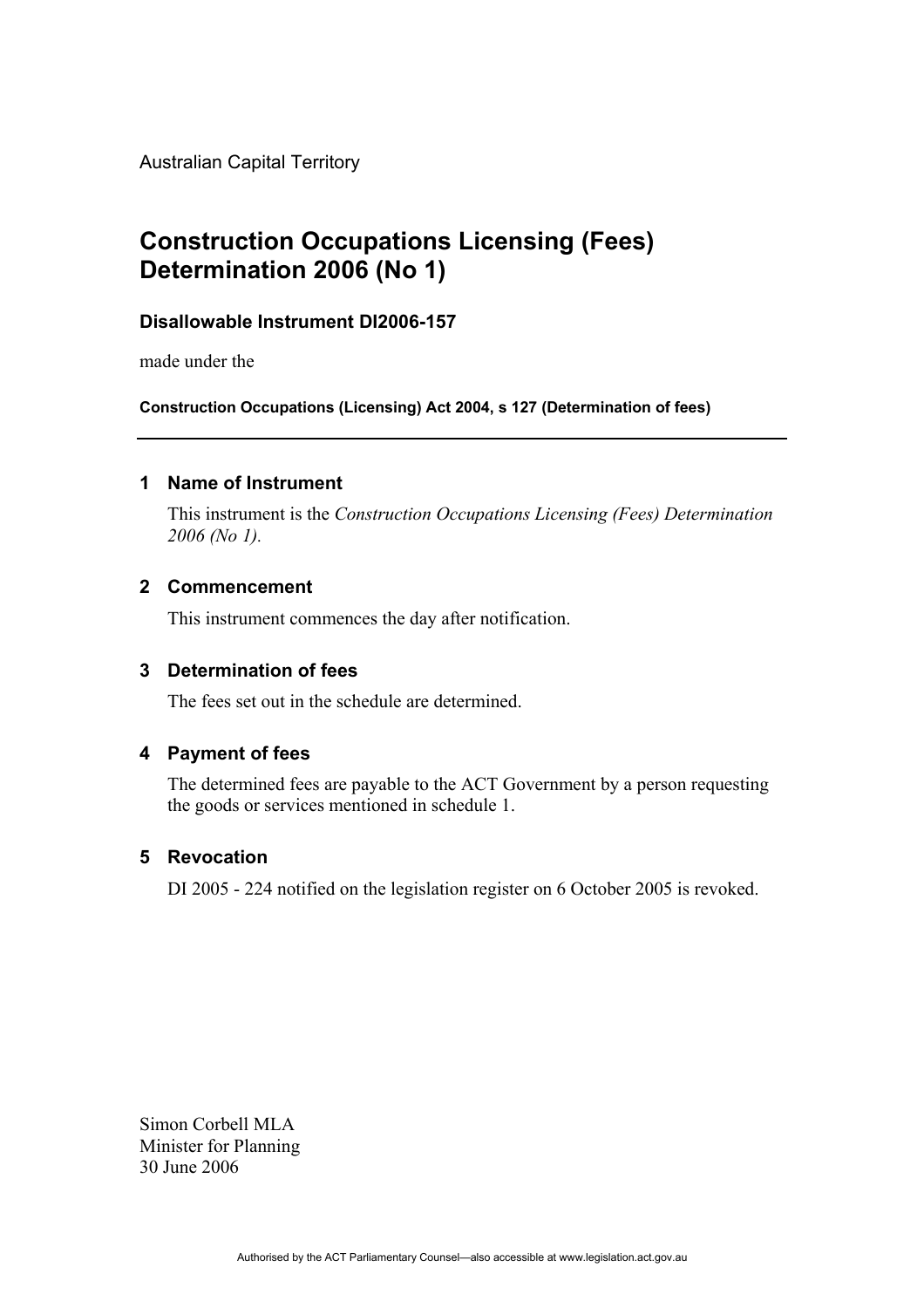*THIS IS PAGE 1 OF THE SCHEDULE TO THE DETERMINATION MADE BY THE MINISTER UNDER THE CONSTRUCTION OCCUPATIONS (LICENSING) ACT 2004* 

| <b>Relevant</b><br><b>Section for</b><br>which a fee | <b>Description of Matter for which fee</b><br>is payable                                                                                                                                                                                                                                                                                                                                                                                                | <b>Fee Payable</b><br>(GST exempt)<br>\$ |
|------------------------------------------------------|---------------------------------------------------------------------------------------------------------------------------------------------------------------------------------------------------------------------------------------------------------------------------------------------------------------------------------------------------------------------------------------------------------------------------------------------------------|------------------------------------------|
| is payable                                           |                                                                                                                                                                                                                                                                                                                                                                                                                                                         | 1 July 2006-<br>30 June 2007             |
| (1)                                                  | (2)                                                                                                                                                                                                                                                                                                                                                                                                                                                     | (3)                                      |
|                                                      | <b>Application fees</b>                                                                                                                                                                                                                                                                                                                                                                                                                                 |                                          |
| Section 17                                           | Application fee for a licence class under the<br>Construction Occupation of Asbestos Remover where<br>the application is not also in respect of the<br>Construction Occupation of builder.                                                                                                                                                                                                                                                              | \$174.00                                 |
| Section 17<br>Section 17                             | Application fee for a licence class under the<br>Construction Occupation of Asbestos Remover where<br>the application is also in respect of the Construction<br>Occupation of builder (in which case the application<br>fee applicable to an application in the Construction<br>Occupation of builder applies in addition to this fee).<br>Application fee for a licence class under the<br>Construction Occupation of <b>Builder</b> excluding Licence | nil                                      |
|                                                      | class Owner Builder                                                                                                                                                                                                                                                                                                                                                                                                                                     | \$174.00                                 |
| Section 17                                           | Application fee for a licence under the Construction<br>Occupation of Asbestos Assessor, Building Surveyor<br>or Plumbing Plan Certifier                                                                                                                                                                                                                                                                                                                | \$115.00                                 |
| Section 17                                           | Application fee for a licence under the Construction<br>Occupation of Electrician                                                                                                                                                                                                                                                                                                                                                                       | \$21.00                                  |
| Section 17                                           | Application fee for a licence of up to three of the<br>following Construction Occupations: Plumber,<br><b>Drainer and Gasfitter.</b>                                                                                                                                                                                                                                                                                                                    | \$21.00                                  |
|                                                      | <b>Licence fees</b>                                                                                                                                                                                                                                                                                                                                                                                                                                     |                                          |
| Section 17                                           | <b>Adjustment Fee</b> $-$ This fee is for an entity that has<br>multiple occupational licences who may choose to<br>bring expiry dates into alignment. Fee payable for the<br>Construction Occupation of Asbestos Remover or<br><b>Builder</b> per month.                                                                                                                                                                                               | \$31.10                                  |
| Section 17                                           | Adjustment $\text{Fee}$ – This fee is for an Individual that<br>has multiple occupational licences who may choose to<br>bring expiry dates into alignment. Fee payable for<br>Construction Occupation of Electrician, and or<br>Journey persons per month.                                                                                                                                                                                              | \$4.10                                   |
| Section 17                                           | Adjustment Fee - This fee is for a<br>Company/Partnership that has multiple occupational<br>licences who may choose to bring expiry dates into<br>alignment. Fee payable for Construction Occupation<br>of Electrician per month.                                                                                                                                                                                                                       | \$10.00                                  |
| Section 17                                           | Adjustment Fee - This fee is for an entity that has<br>multiple occupational licences who may choose to<br>bring expiry dates into alignment. Fee payable for                                                                                                                                                                                                                                                                                           | \$10.40                                  |

Minister's Initials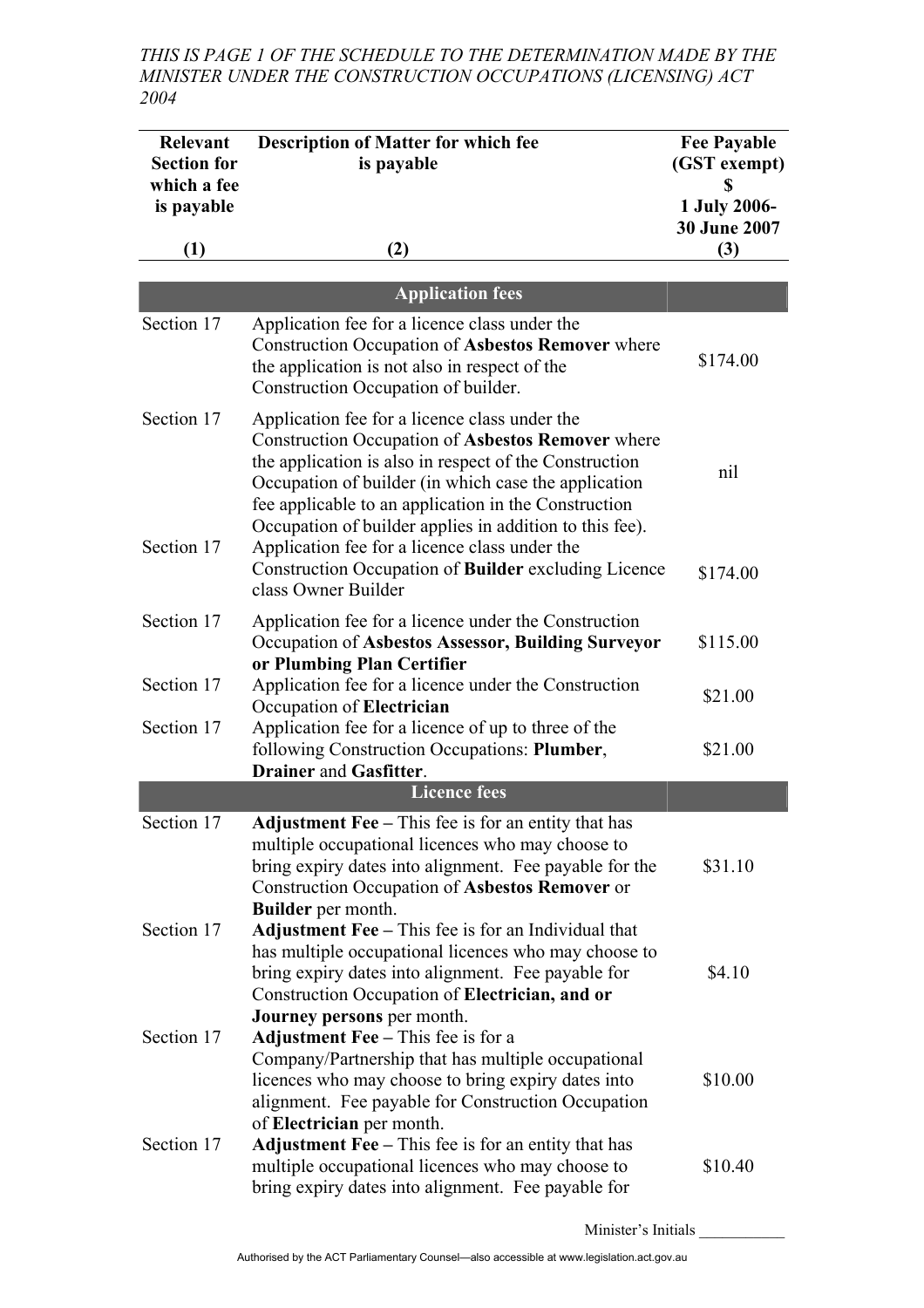*THIS IS PAGE 2 OF THE SCHEDULE TO THE DETERMINATION MADE BY THE MINISTER UNDER THE CONSTRUCTION OCCUPATIONS (LICENSING) ACT 2004* 

| Relevant<br><b>Section for</b><br>which a fee<br>is payable | <b>Description of Matter for which fee</b><br>is payable                                                                                                                                                                                                                                                                                                                                                                                                                                                                                                                                           | <b>Fee Payable</b><br>(GST exempt)<br>\$<br>1 July 2006- |
|-------------------------------------------------------------|----------------------------------------------------------------------------------------------------------------------------------------------------------------------------------------------------------------------------------------------------------------------------------------------------------------------------------------------------------------------------------------------------------------------------------------------------------------------------------------------------------------------------------------------------------------------------------------------------|----------------------------------------------------------|
| (1)                                                         | (2)                                                                                                                                                                                                                                                                                                                                                                                                                                                                                                                                                                                                | <b>30 June 2007</b><br>(3)                               |
| Section 17                                                  | Construction Occupation of Plumber, Drainer,<br>Gasfitter per month.<br>Licence fee for a licence class under the Construction<br>Occupation of Asbestos Remover (3 year term),<br>where the applicant holds an unexpired builders<br>licence (other than an owner builder licence) that was<br>issues for a 3-year term or the applicant has paid the<br>application fee for such a 3-year builders licence and<br>the application for that builders licence was also in<br>respect of the subject Asbestos Remover Licence. This<br>is the special fee for a 3-year Asbestos Remover<br>licence. | nil                                                      |
| Section 17                                                  | Licence fee for a licence class under the construction<br>Occupation of Asbestos Remover (3 year term),<br>where the special fee for a 3 year-year Asbestos<br><b>Remover Licence does not apply.</b>                                                                                                                                                                                                                                                                                                                                                                                              | \$952.00                                                 |
| Section 17                                                  | Licence fee for a licence class under the Construction<br>Occupation of Asbestos Remover (1 year term),<br>where the applicant holds an unexpired builders<br>licence (other than an owner builder licence) that was<br>issued for a 1 year term or the applicant has paid the<br>application fee for such a 1 year builders licence and<br>the application for that builders licence was also in<br>respect of the subject Asbestos Remover licence. This<br>is the special fee for a 1 year Asbestos Remover<br>licence.                                                                         | nil                                                      |
| Section 17                                                  | Licence fee for a licence class under the Construction<br>Occupation of Asbestos Remover (1 year term),<br>where the special fee for a 1 year Asbestos Remover<br>licence does not apply.                                                                                                                                                                                                                                                                                                                                                                                                          | \$376.00                                                 |
| Section 17                                                  | Licence fee for a licence class under the Construction<br>Occupation of Builder excluding Licence class Owner<br>Builder (3 year term)                                                                                                                                                                                                                                                                                                                                                                                                                                                             | \$952.00                                                 |
| Section 17                                                  | Licence fee for a licence class under the Construction<br>Occupation of <b>Builder</b> excluding Licence class Owner<br>Builder (1 year term)                                                                                                                                                                                                                                                                                                                                                                                                                                                      | \$376.00                                                 |
| Section 17                                                  | Re-sit fee for the licence class of Owner Builder under<br>the Construction occupation of Builder                                                                                                                                                                                                                                                                                                                                                                                                                                                                                                  | \$87.00                                                  |
| Section 17                                                  | Licence fee (includes application fee) for the licence<br>class of Owner Builder under the Construction                                                                                                                                                                                                                                                                                                                                                                                                                                                                                            | \$174.00                                                 |

Minister's Initials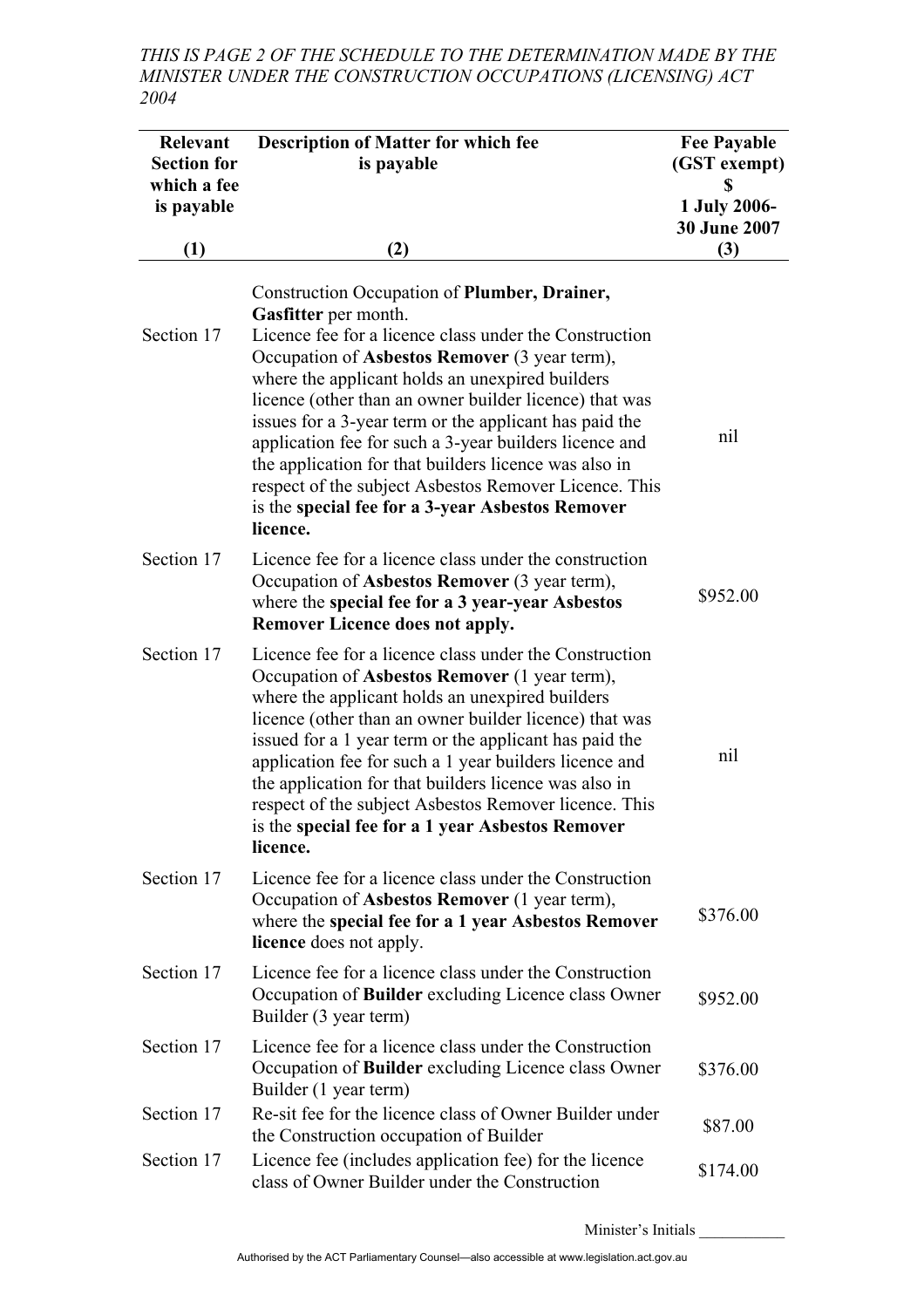*THIS IS PAGE 3 OF THE SCHEDULE TO THE DETERMINATION MADE BY THE MINISTER UNDER THE CONSTRUCTION OCCUPATIONS (LICENSING) ACT 2004* 

| Relevant<br><b>Section for</b><br>which a fee<br>is payable | <b>Description of Matter for which fee</b><br>is payable                                                                                                                                                 | <b>Fee Payable</b><br>(GST exempt)<br>S<br>1 July 2006-<br><b>30 June 2007</b> |
|-------------------------------------------------------------|----------------------------------------------------------------------------------------------------------------------------------------------------------------------------------------------------------|--------------------------------------------------------------------------------|
| (1)                                                         | (2)                                                                                                                                                                                                      | (3)                                                                            |
|                                                             | Occupation of <b>Builder</b>                                                                                                                                                                             |                                                                                |
| Section 17                                                  | Licence fee for a licence class under the Construction<br>Occupation of Asbestos Assessor, Building Surveyor<br>or Plumbing Plan Certifier                                                               | \$115.10                                                                       |
| Section 17                                                  | Licence fee for a licence under the Construction<br>Occupation of Electrician Individual (1 year term)                                                                                                   | \$41.00                                                                        |
| Section 17                                                  | Licence fee for a licence under the Construction<br>Occupation of Electrician Individual (3 year term)                                                                                                   | \$73.00                                                                        |
| Section 17                                                  | Licence fee for a licence under the Construction<br>Occupation of Electrician Company/Partnership (1)<br>year term)                                                                                      | \$124.00                                                                       |
| Section 17                                                  | Licence fee for a licence under the Construction<br>Occupation of Electrician Company/Partnership (3<br>year term)                                                                                       | \$218.00                                                                       |
| Section 17                                                  | Licence fee for a entity of up to three of the following<br><b>Construction Occupations: Plumber, Drainer,</b><br><b>Gasfitter</b> (1 year term) excluding Journey persons                               | \$124.00                                                                       |
| Section 17                                                  | Licence fee for a Journey person of up to three of the<br>following Construction Occupations: Plumber,                                                                                                   | \$41.00                                                                        |
| Section 17                                                  | Drainer, Gasfitter (1 year term).<br>Licence fee for a Journey person of up to three of the<br>following Construction Occupations: Plumber,<br>Drainer, Gasfitter (3 year term).                         | \$73.00                                                                        |
| Section 17                                                  | Licence fee for a entity of up to three of the following<br><b>Construction Occupations: Plumber, Drainer,</b><br><b>Gasfitter</b> (3 year term) excluding Journey persons—                              |                                                                                |
|                                                             | where the applicant has not obtained an appliance<br>worker accreditation under the Gas Safety Act<br>2000 within 1 year of making the application<br>where the applicant has obtained an appliance<br>п | \$218.00                                                                       |
|                                                             | worker accreditation under the Gas Safety Act<br>2000 within 1 year of making the application, and<br>it was necessary to obtain that accreditation to<br>partly demonstrate eligibility for the licence | \$187.00                                                                       |
|                                                             | <b>Other Fees</b>                                                                                                                                                                                        |                                                                                |
| Section 33<br>Section 33                                    | Fee for the replacement of a licence card                                                                                                                                                                | \$33.00                                                                        |
|                                                             | Fee for the change of details (this is to cover the<br>reproducing of a new licence card and assessment)                                                                                                 | \$33.00                                                                        |
| Section 17                                                  | Fee for an Endorsement on an existing Licence not at<br>the time of renewal is the Application Fee relating to<br>that specific Construction Occupation.                                                 | <b>NIL</b>                                                                     |
| Section 17                                                  | Re-application fee for the issue of an expired licence                                                                                                                                                   | \$21.00                                                                        |
|                                                             | Minister's Initials                                                                                                                                                                                      |                                                                                |

Authorised by the ACT Parliamentary Counsel—also accessible at www.legislation.act.gov.au